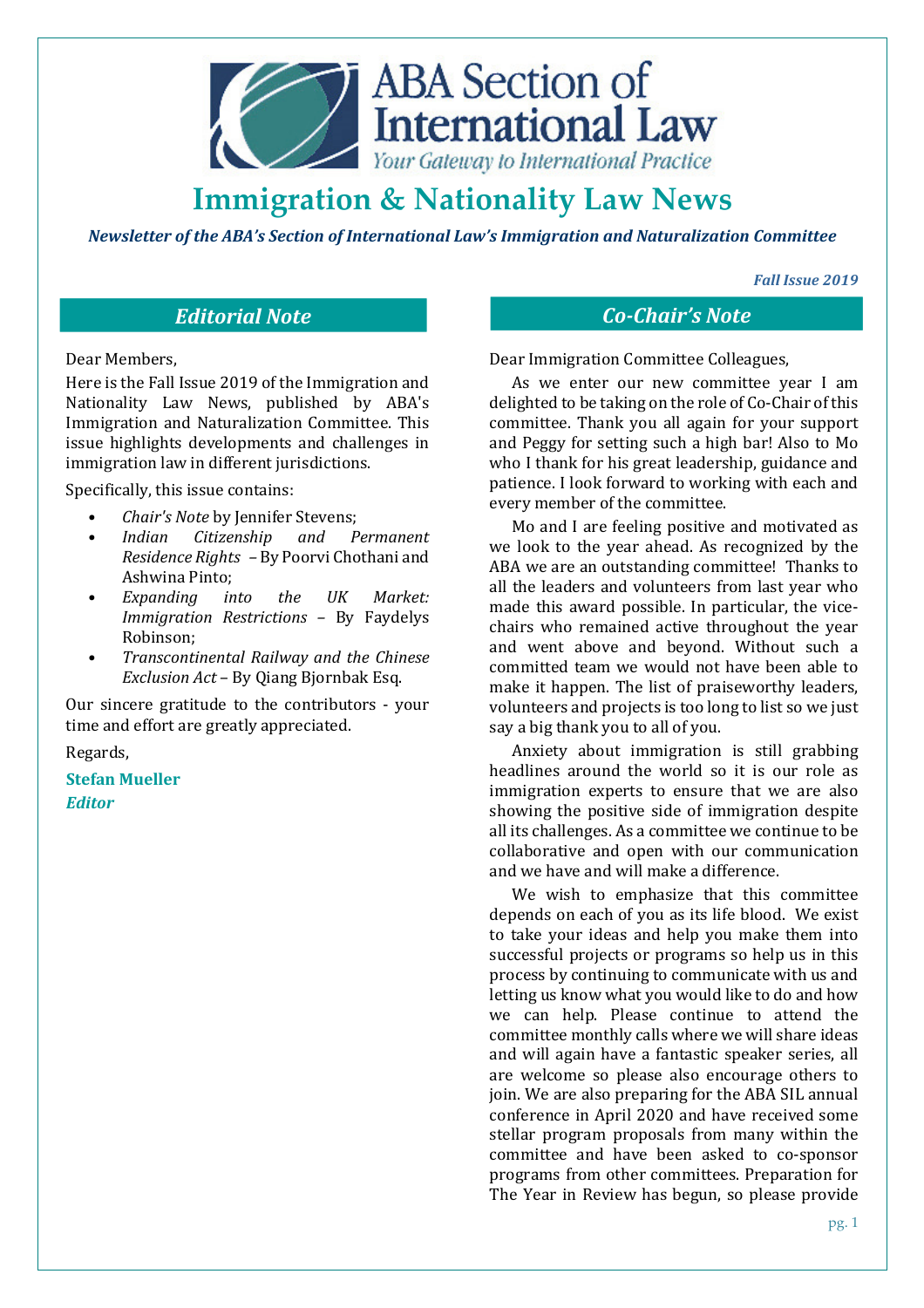

*Newsletter of the ABA's Section of International Law's Immigration and Naturalization Committee* 

# *Fall Issue 2019*

your ideas and articles. There are future Section meetings planned in Costa Rica, Dublin, Los Angeles to name a few. There are many opportunities for us to get involved and make a difference. There is also an opportunity to get involved with influencing ABA policy surrounding international law related aspects of the treatment of refugees and asylum seekers by certain nations. We encourage you to get in touch with us with your ideas and suggestions.

We thank you committee members for your time and dedication, together let's make this another outstanding year.

**Jennifer Stevens**  *Co-Chair*

# *Committee Officers*

**Co-Chair**  Mohammad Ali Syed Jennifer Stevens

**Immediate Past Co-Chair**  Margaret (Peggy) Kuehne Taylor

#### **Vice Chairs**

Jacqueline Bart Poorvi Chothani Kevin Fandl Alexandria Lessard Stefan Mueller Betina Schlossberg Hardeep Sull Beatriz Ballerini Qiang Bjornbak Michael Freestone

### **Senior Advisors**

Audrey Lustgarten Michelle Jacobson

### **Editor**

Stefan Mueller

# *Call for Submissions*

Members can submit articles, practice pointers, professional news and other items that they might think would interest our member base. If any member has just received an award, has been nominated for an award, moved firms, changed roles in the firm, or is speaking at an event, publishing an article, engaging in a volunteer project, or anything else noteworthy please let us know. Please note that all contributions on substantive law and practice pointers should focus on immigration law and practice.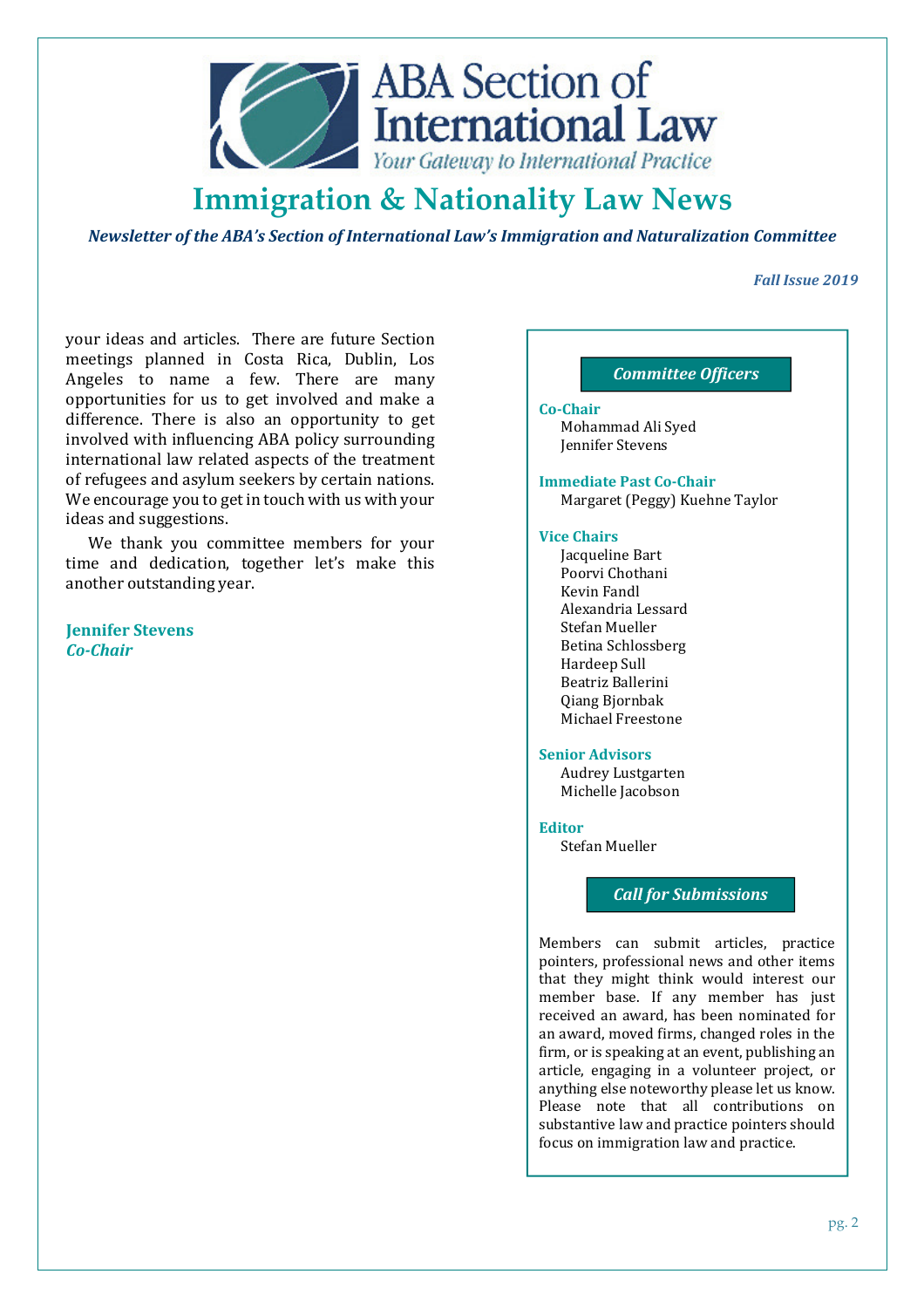

*Newsletter of the ABA's Section of International Law's Immigration and Naturalization Committee* 

*Fall Issue 2019* 

# *Indian Citizenship and Permanent Residence Rights*

# *By Poorvi Chothani and Ashwina Pinto*

Migration from India began in large numbers during the British rule as laborers moved to former British colonies such as Fiji, Kenya, the Caribbean and Malaysia creating a widespread diaspora of people, originally from India. During the post-independence period, Indians made their presence felt in countries such as the United States, Canada, the United Kingdom and Australia adding to the Indian diaspora.

The term "diaspora" is derived from the Greek word diasporá, which means "dispersion." Over time, the term evolved, and now loosely refers to any person(s) belonging to a country with a common origin or culture but residing outside of their homeland for various reasons. The Government of India attempted to define the term in 2004 as "a generic term to describe the people who migrated from territories that are currently within the borders of the Republic of India. It also refers to their descendants." The Indian Diaspora now, is commonly understood to include Non-Resident Indians (NRIs), foreign national of Indian descent including Persons of Indian Origin (PIOs) and Overseas Citizens of India (OCI), of which PIO and OCI card holders were merged under one category in the year 2015.

Today, while immigration rules the world over are getting tougher and overseas jobs difficult to find, there are many economic opportunities in India, luring the Indian diaspora and other foreign nationals. A large number of the Indian diaspora are also returning to connect with their roots in India.

This article addresses the residence and citizenship options available to live and/or work in India.

# **Indian Citizenship**

To begin with, the Constitution of India provided that an individual must fulfil the conditions set out in the Constitution and be domiciled in the territory of India at the time of commencement of the Constitution. Subsequently, the Citizenship Act was enacted by the Indian Parliament in 1955, (the Citizenship Act) under the powers vested in it under the Constitution which governs the acquisition and determination of citizenship in India.

The modern sense of citizenship is usually based on one or more of these factors:

- *Parents are citizens*: If a person has one or both parents who are citizens of a given nation, then the person is generally presumed to be a citizen as well. This is referred to by the Latin legal term *jus sanguinis* meaning "right of blood". A person could be born outside of the physical territory of a nation, but if his or her parents are citizens, then the child is presumed to be a citizen as well.
- *Born within the nation*: If a person is born within the geographical territory of a nation, then they are presumed to be citizens of the said nation. The Latin term for this is *jus soli* meaning "right of soil." Many countries have a hybrid birth right requirement of local nativity and citizenship of at least one parent. These first two factors are usually clubbed together under the term birth right citizenship. The applicable options under this category are provided below.
- *Marriage to a citizen*: Citizenship in some countries can also be obtained by marrying a citizen, which is termed *jure matrimonii*. However, India does not automatically grant citizenship but allows a spouse of an India national to live in India on a long-term dependent visa. The spouse will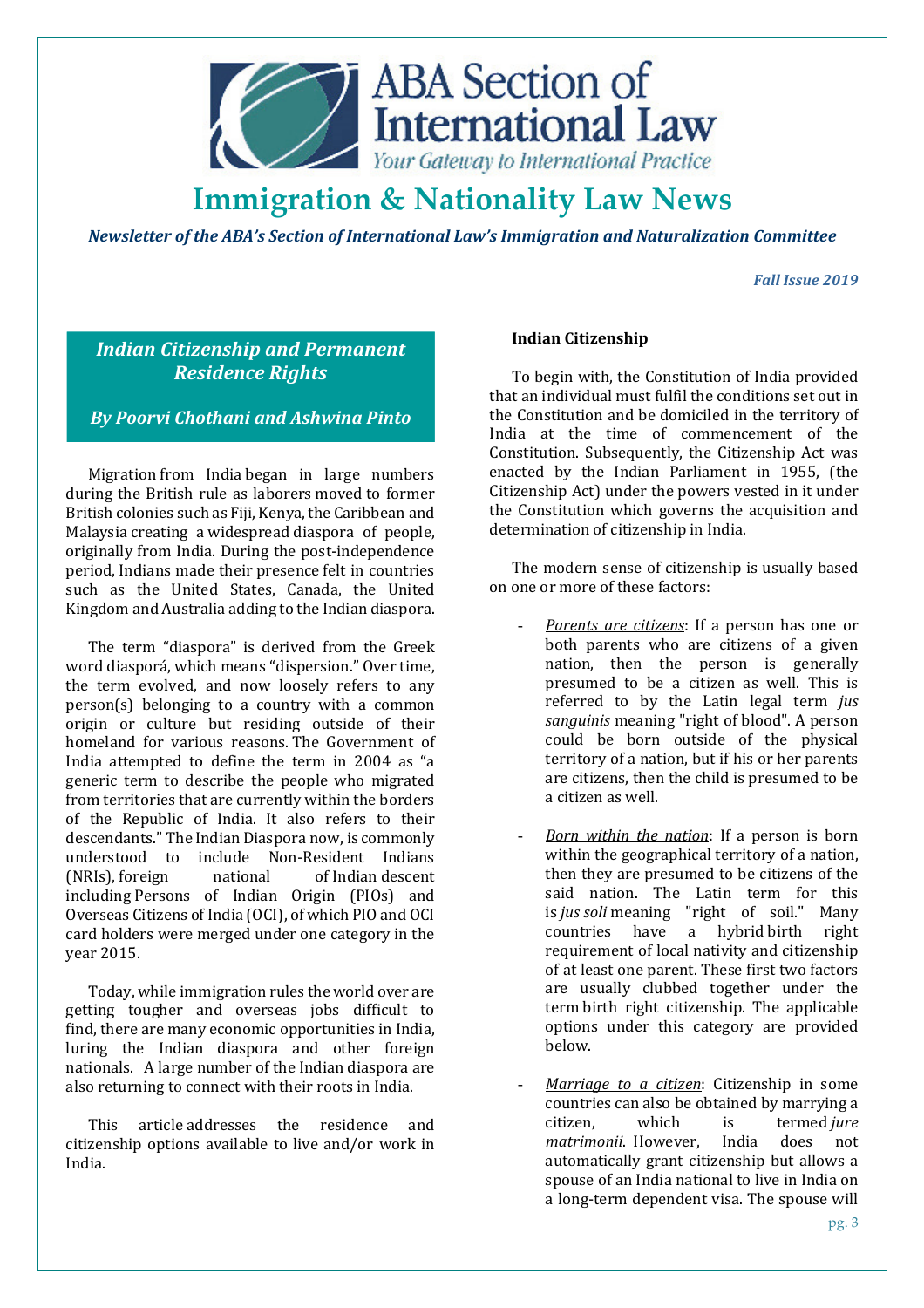

*Newsletter of the ABA's Section of International Law's Immigration and Naturalization Committee* 

### *Fall Issue 2019*

also be eligible to make an application for an Overseas Citizen of India (OCI) card after a period of two years since the marriage has been registered. The spouse could subsequently qualify for citizenship.

- *Naturalization*: Citizenship can be obtained by immigrating to a nation, and fulfilling its requirements for citizenship, such as passing a test, establishing long term residence or domicile status. This form of citizenship is termed as "naturalization."

Indian citizenship can be acquired through birth, descent, registration and naturalization. The provisions are listed under sections 3,4,5(1),5(4) and 6 of The Citizenship Act, 1955. Marriage to an Indian national does not grant automatic citizenship or permanent residence rights.

# *Citizenship by birth*

As per the Citizenship Act, since the year 2003, a child acquires citizenship by birth if he/she has been born in India and provided at least one parent is an Indian national with none of the parents enjoying or having enjoyed any diplomatic privileges at the time of birth. Children born prior to 2003 qualify for citizenship based on specific criteria applicable at the time of birth. For instance, almost all children born in India irrespective of the nationality of parents, between July 1987 and commencement of the Citizenship (Amendment) Act, 2003, are entitled to Indian citizenship provided none of the child's parents enjoyed diplomatic privileges at the time of birth. It is important to note that a child born in India to a surrogate mother who is an Indian national and to a biological father who is a foreign national is entitled to citizenship by birth in India.

### *Citizenship by descent*

Certain children born outside India to a qualifying parent may be eligible for Indian citizenship provided the birth of the child is registered with an Indian consulate within one year of the birth. At the time of registering the birth the parents have to categorically affirm that the child has not acquired any other nationality. This is impossible in countries like the U.S. where nationality automatically attaches at the time of birth and can be terminated by the government in certain circumstances or renounced by the child at age 18 or soon after.

### *Citizenship by registration*

The following foreign nationals may be eligible to register as a citizen of India, generally after having continuously resided in India for the 12 months (in legal status) immediately preceding the date on which the application is duly filed with the appropriate government office (the 12-month continuous stay requirement).

- A person of Indian origin and have resided in India for at least six years of the eight years preceding the 12-month continuous stay requirement;
- A foreign national who is married to a citizen of India and is ordinarily resident in India for seven years before making an application for registration;
- A minor child of persons who are citizens of India;
- a person of full age and capacity who, or either of his parents, was earlier citizen of independent India;
- a person of full age and capacity whose parents are registered as citizens of India;
- a person of full age and capacity who has been registered as an OCI for five years;
- a person of full age and capacity who, or either of his parents, was earlier citizen of independent India.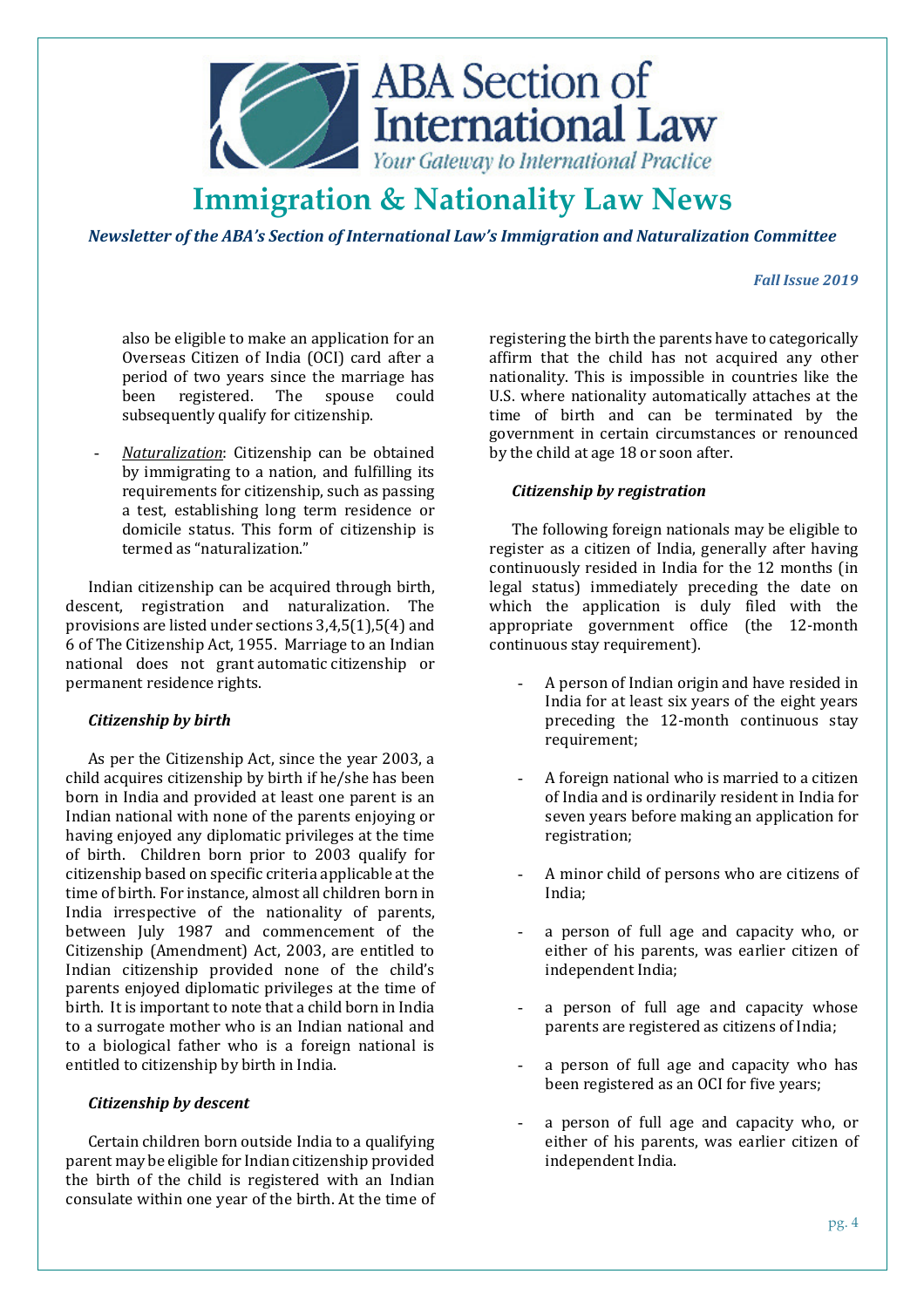

*Newsletter of the ABA's Section of International Law's Immigration and Naturalization Committee* 

*Fall Issue 2019* 

### *Citizenship by naturalization*

Eligible foreign nationals who have no other linkages to India may apply for citizenship by naturalization after having continuously lived for 11 years in a period of 14 years subject to the 12-month continuous stay requirement described above. This means that the foreign national must have resided in India for total of 12 years before he or she qualifies for Indian citizenship. In addition, the government has the discretionary power to waive other, applicable legal stipulations and grant citizenship to foreign nationals who have rendered distinguished service to the cause of science, philosophy, art, literature, world peace or human progress generally.

### *Dual Citizenship*

Neither the Constitution of India nor the Citizenship Act, 1955 (as amended from time to time) grants dual citizenship. On acquiring foreign nationality, an Indian citizen automatically loses Indian nationality. Additionally, any foreign national who wishes to acquire Indian citizenship must renounce his or her foreign nationality. The application process to acquire citizenship usually generally involves three stages. In the first stage an application is filed with the local authority at the place of residence. The application is then forwarded to the Ministry of Home Affairs (MHA) after multiple government and police verifications. Once the MHA approves the application, they issue a letter indicating provisional approval subject to submitting proof of renunciation of current nationality. Such proof needs to be submitted within the period mentioned in the letter. In the second stage the foreign national must complete renunciation procedures as prescribed by the country of nationality. Proof of renunciation must then be submitted to the MHA after which the MHA, if all is found to be in order, will grant the naturalization certificate, thus concluding stage three. It is thus apparent that it is impossible to acquire Indian citizenship without renouncing any and all foreign citizenships.

# *Registration as an Overseas Citizen of India – Permanent Residence Option*

The OCI program is not a replacement for dual citizenship but does afford some extra rights to eligible individuals with Indian heritage who are now citizens of different countries. However, individuals from Pakistan or Bangladesh or individuals descended from such individuals do not qualify as OCI.

Individuals whose parents, grandparents or great grandparents were from India could qualify as an OCI. In some cases, the spouse of an OCI card holder can also register and receive benefits.

Registering as an OCI does not offer all the benefits other citizens of India have. However, an OCI card does allow lifelong visa free entry to India and exemption from having to register and report your stay and movements to police when you're in the country. This registration requirement applies to foreign nationals residing in India in some visa categories such as a dependent, student or employment visa.

*Poorvi Chothani, Esq. is the founder and managing partner of LawQuest, an immigration and employment law firm headquartered in Mumbai, India. She is an alumna of Penn Law School, is admitted to practice law in New York and India and is a registered and practicing Solicitor in England and Wales. She can be reached at poorvi@lawquestinternational.com. Ashwina Pinto is an Associate at LawQuest and may be contacted at ashwina@lawquestinternational.com.*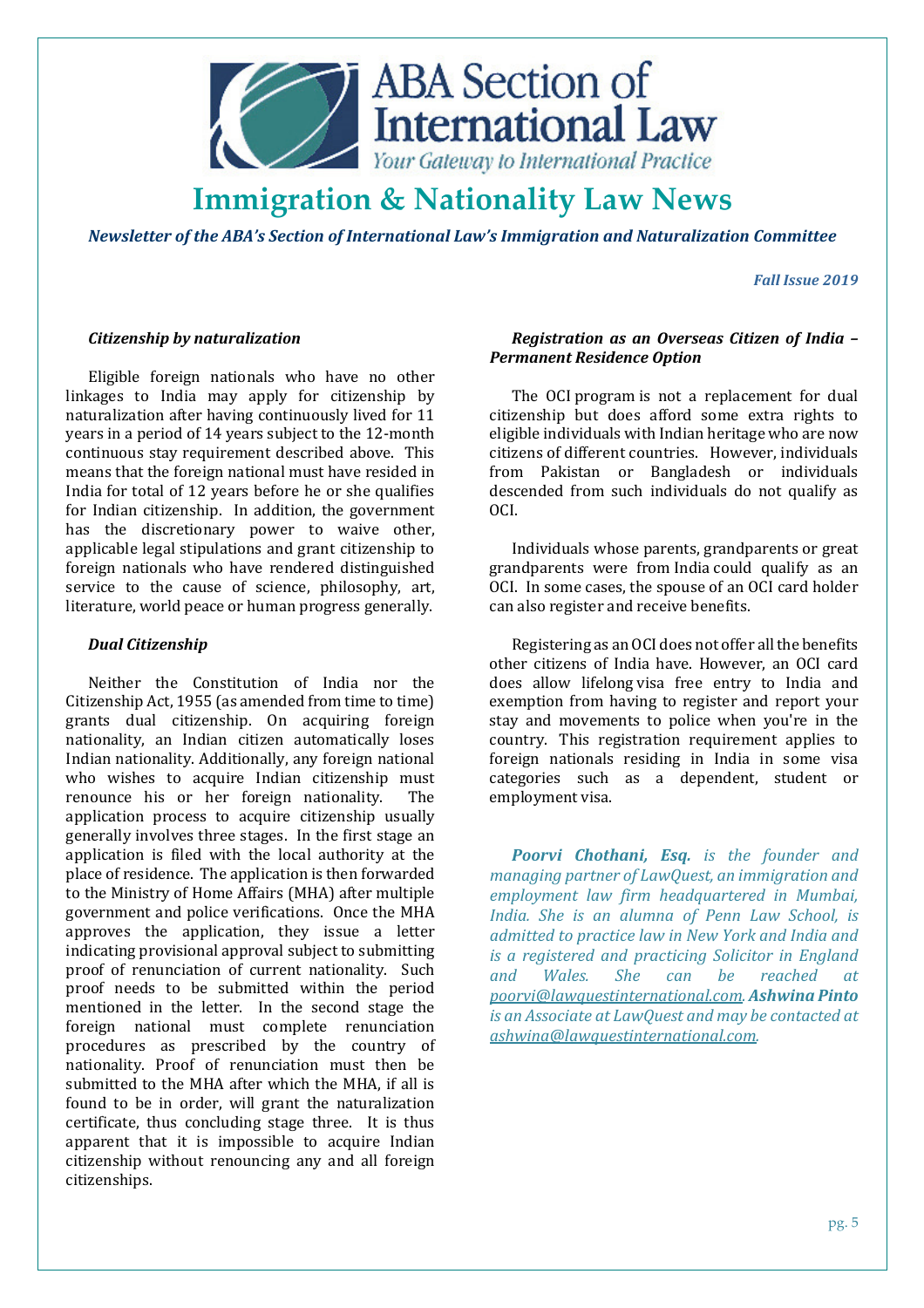

*Newsletter of the ABA's Section of International Law's Immigration and Naturalization Committee* 

### *Fall Issue 2019*

*Expanding into the UK Market: Immigration Restrictions* 

*By Faydelys Robinson* 

### **Attracting the brightest and best**

"We want Britain to be the most prosperous economy in Europe with an immigration system that attracts the brightest and best global talent." These words were recently spoken by the British Home Secretary, Priti Patel, in reference to the UK's future (post-Brexit) immigration regime. This rhetoric is not new, however. Over recent years, the UK Government has often stated that it wishes to attract the best talent and encourage investment into the UK market. Yet, the UK's immigration regime has become increasingly difficult to navigate. Below, we explore some of the main UK immigration options available to the 'brightest and best' businesses planning to expand into the UK market.

### **Closure of Tier 1 (Entrepreneur) route**

Until recently, the immigration category most often relevant to a businessperson wishing to open a business in the UK has been the Tier 1 (Entrepreneur) category. This immigration route was open to genuine entrepreneurs who were able to show access to £200,000 and their plans to set up, join or take over the running of one or more businesses in the UK. Once the individual had entered the UK, they were required to invest the full £200,000 and create at least two new full-time jobs for settled persons in the UK.

Earlier this year, on 29 March 2019, the UK Government permanently closed the Tier 1 (Entrepreneur) route to new applicants. This was done with very little notice, with the closure having been officially announced just weeks beforehand on 7 March 2019. The Government simultaneously launched a new immigration category, Start-Up and Innovator, which was intended to act as a

replacement for Tier 1 (Entrepreneur) and the related Tier 1 (Graduate Entrepreneur) category. Unfortunately, in the months since this change took place it has become clear that significantly fewer applicants will qualify under the Start-Up and Innovator category than would have qualified under the Tier 1 (Entrepreneur) route – existing overseas businesses hoping to expand into the UK are particularly adversely affected.

### **New Start-Up and Innovator route**

Applicants under both the Start-Up and Innovator provisions must now apply to a 'endorsing body' to have their business plans assessed; only once they have been endorsed can the applicant then apply for a visa. The Government has compiled a list of UK higher education institutions (for Start-Up applicants only) and UK business organisations with a history of supporting entrepreneurs which are approved as endorsing bodies. While the Government has published general criteria for assessing applicants, each endorsing body is free to publish its own detailed guidance.

Generally speaking, Start-Up applicants must show that their business venture is innovative, viable and scalable. They must also show that they plan to spend the majority of their time in the UK developing business ventures. One major positive of the Start-Up category includes the removal of the requirement to show any funding – this was often a major barrier for applicants. While the Start-Up category is theoretically open to overseas applicants, the endorsing bodies are largely UK universities which tend to focus on previous/current students.

Innovator applicants must pass a credibility assessment and show access to £50,000 in investment funds. Crucially, applications will be assessed under the so-called 'new business' criteria unless the individual has previously held a visa as a Start-Up or an Innovator (or as a Tier 1 (Graduate Entrepreneur)). These criteria are quite similar to the 'innovative, viable and scalable' requirements placed on Start Ups, and include providing a business plan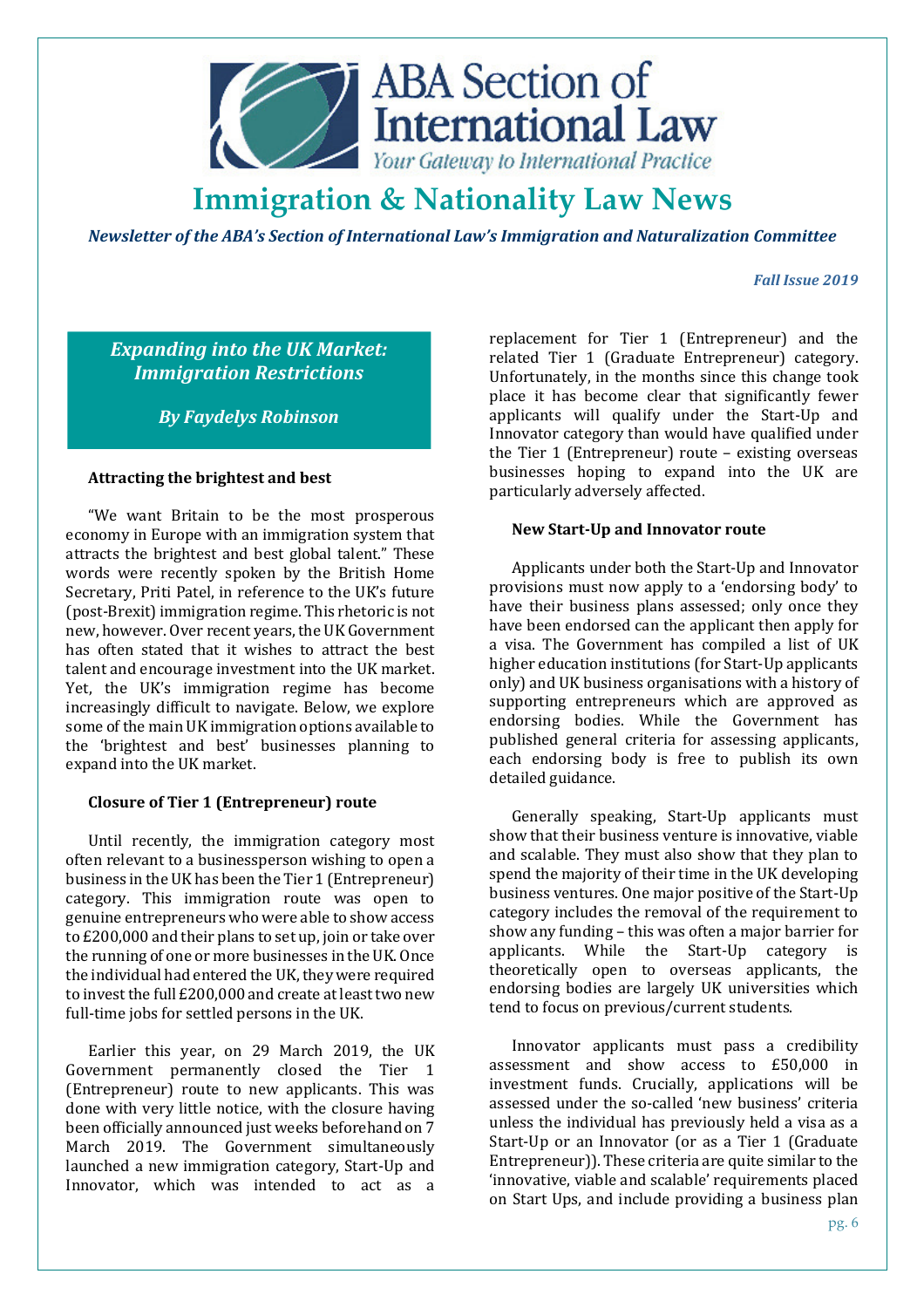

*Newsletter of the ABA's Section of International Law's Immigration and Naturalization Committee* 

# *Fall Issue 2019*

that meets new or existing market needs and/or creates a competitive advantage; evidencing skills, knowledge, experience and market awareness; and showing scalability with potential for job creation and growth into national and international markets. While the reduction in the level of investment funds required is a major positive for businesses wishing to expand into the UK market, the 'new business' criteria are extremely restrictive and effectively exclude applications from many existing overseas businesses.

#### **Case Study: US law firm opening a UK office**

Take the example of a successful litigation practice with offices across the US, now hoping to open its first office in the UK, based in London. The firm wishes to send a senior equity partner to establish and grow the business and, as the firm considers itself as one of the brightest and best, it is confident that the UK immigration regime will provide for a suitable visa for their London-bound partner. Yet, the reality is that they will have a long (and perhaps not very fruitful) road ahead if they plan to apply under the Start-Up and/or Innovator provisions. First, they will need to find a suitable endorsing body – this is very difficult for companies which do not have existing relationships with UK universities (for Start-Up applications) and/or seed funding or other entrepreneurial-minded companies which are approved as endorsing bodies. Even if a suitable endorsing body is found, providing an 'innovative' business plan which shows how the firm will meet new or existing market 'needs' and/or create a competitive advantage is likely be a challenge, particularly as the UK market is already awash with successful litigation law firms.

### **Other options**

It has become clear that many businesspersons who would have previously qualified under Tier 1 (Entrepreneur) are now not able to apply under the Start-Up and Innovator category. As such, it is necessary to take a creative approach to the other immigration categories to find a suitable solution. These may include Tier 1 (Exceptional Talent), Tier 1

(Investor) and the 'representative of an overseas business' category (often referred to as the 'sole representative' category). There is also the main 'work visa' category, Tier 2, however this requires an existing UK-based employee to be workable.

Under Tier 1 (Exceptional Talent), applicants must show that they are world leaders in their field. Currently, the main 'fields' include science, technology, arts/culture, humanities and engineering. The requirements in this category are very strict, with only 2,000 places available each year. That said, the UK is strongly encouraging applications under this category, particularly from the tech sector.

Under Tier 1 (Investor), an applicant must invest at least £2 million into a UK company or companies. The limitations placed on this category are immediately obvious – many individuals and companies do not have access to £2 million.

The sole representative category is relevant where a business is sending a senior employee to the UK to establish the company's first UK presence. This can be an extremely useful category, however it does come with limitations – perhaps most crucially, the applicant cannot be a majority shareholder in the company and must be employed (so in our example above, an equity partner without an employment relationship with the firm would not qualify).

#### **Changes on the horizon?**

The UK Government maintains its commitment to attracting the brightest and best talent and has promised a new immigration scheme which facilitates applications based on skill rather than nationality. The details of this new regime remain to be seen, however in the meantime companies expanding into the UK market must take a creative and strategic approach when navigating the immigration options currently available.

*Faydelys Robinson is a dual qualified Solicitor in England & Wales and US Attorney advising on UK*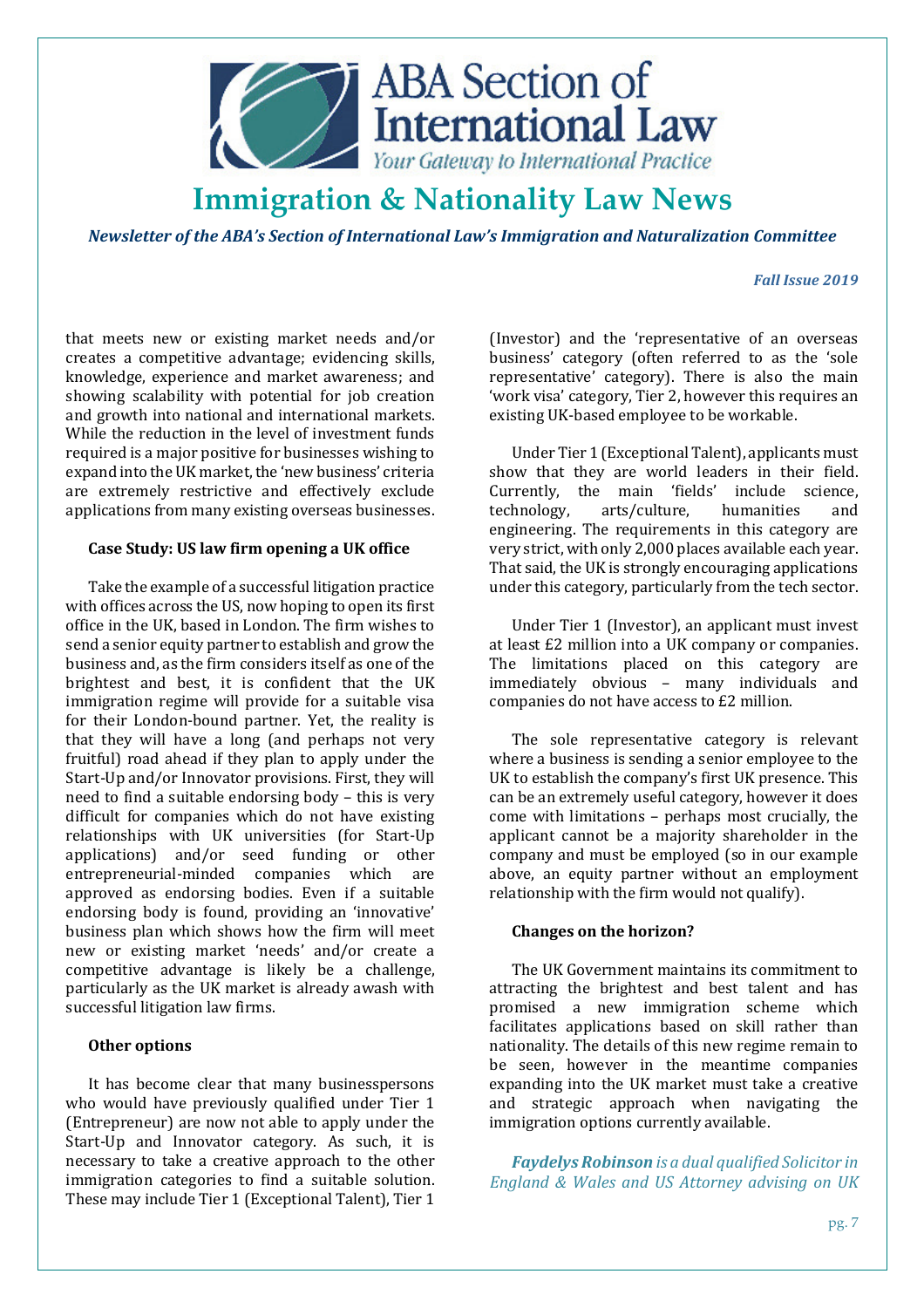

*Newsletter of the ABA's Section of International Law's Immigration and Naturalization Committee* 

# *Fall Issue 2019*

*immigration and nationality applications at Laura Devine Attorneys in New York.* 

*Transcontinental Railway and the Chinese Exclusion Act*

*By Qiang Bjornbak Esq.* 

The construction of transcontinental railway started in 1863, right after the U.S. had experienced a painful civil war. President Lincoln decided to unite this country with a railway. The railway was built by three private companies, the Western Pacific Railroad Company (from Oakland/Alameda to Sacramenta, California), the Central Pacific Railroad Company (from Sacramento to Promontory Summit, Utah), the Union Pacific (from Omaha, Nebraska westward to Promontory Summit.

Building from the East, the Union Pacific hired many Irish immigrants to lay track across the Great Plains. Building from the West, the Central Pacific Railroad hired more than 12,000 Chinese workers. Just as Irish Ambassador Daniel Mulhall stated, "that mix of peoples working together in harmony in pursuit of a shared objective was characteristic of this land of opportunity that was 19th Century America."

Chinese immigrant workers blasted and chiseled their way through the rugged Sierra Nevada mountains. they dug 15 tunnels through hard granite by using manual hammer drills, pickaxes and explosives. When snow fell, they had to build roofs over 37 miles of track so supply trains could make it through. About two thousand Chinese workers died from coldness, hungry, disease, dangerous operations during the construction. Thirty-nine boxes of bones (of Chinese workers) which weigh about 20,000 pounds were shipped back to China in 19th century.

The construction of the railway is an industrial engineering feat and it was completed seven years ahead of time. It shortened the six-month wagon travel into one week comfortable train travel. The transcontinental railway has united the U.S. from sea to shining sea and has promoted the interstate economy.

# **The Chinese Exclusion Act**

Gold rush and construction of transcontinental railway brought more and more healthy and young Chinese laborers to California and other states. At one point, Chinese men represented nearly a quarter of all wage-earning workers in California. Industrious and cheap Chinese laborers were resented by white laborers at economic downturn. Most people and unions strongly supported the Chinese Exclusion Act, because they believe that Chinese workers did not participate in labor strikes and were used as a wedge to keep white laborers' wages low.

One of the painful chapters in the history is the Chinese Exclusion Act, signed by President Chester A. Arthur on May  $6<sup>th</sup>$ , 1882. The 1882 Act prohibited all immigration of Chinese Laborers for ten years. The Chinese Exclusion Act was the first law that prevented all members of a specific ethnic or national group from immigrating. The 1882 Act was renewed in 1892 as a result of the Geary Act and made permanent in 1902.

After the Chinese Exclusion Act was passed, violence against Chinese laborers broke out in several cities. On September 2, 1885, Twenty-eight Chinese laborers were murdered, seventeen Chinese were injured, about seventy-nine Chinese laborers' houses were burnt down in Rock Spring, Wyoming. Some of the Chinese laborers were burnt to death. No criminals were brought to trials. 559 Chinese laborers signed at the bottom of the investigation report prepared by a Chinese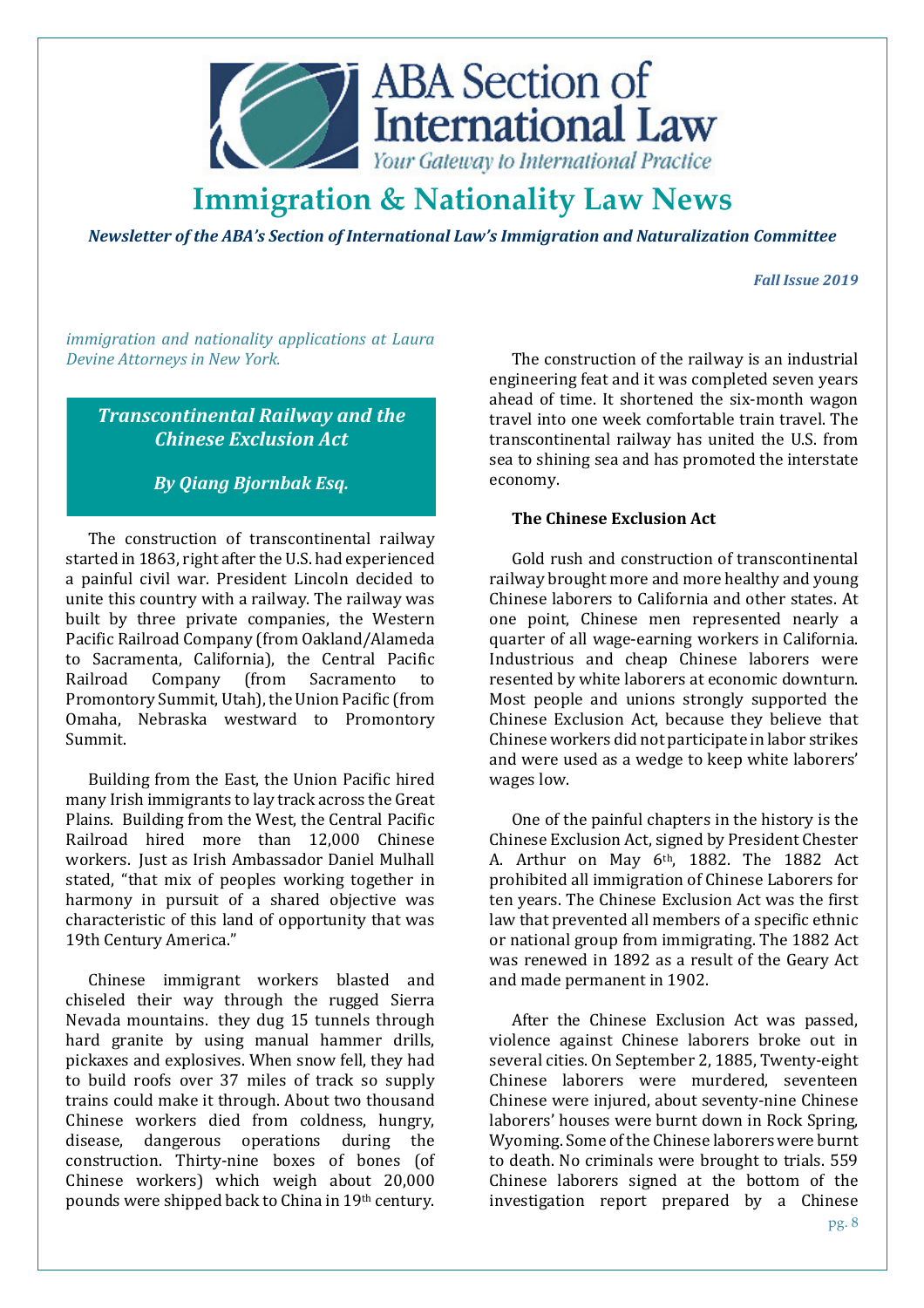

*Newsletter of the ABA's Section of International Law's Immigration and Naturalization Committee* 

### *Fall Issue 2019*

investigation group. Chinese Ambassador Zheng, Tsao Ju wrote to Mr. Bayard, the Secretary of the State " Sir, I have the honor to state that it become my painful duty to bring formally to the notice of your excellency a subject of the gravest importance, heretofore referred to in other notes, and to ask for it the careful and considerate attention which distinguishes your conduct towards this legation and my Government. It appears that several hundreds of his Imperial Majesty the Emperor of China, having entered the territory of the United States in accordance with treaty stipulation, had located themselves at Rock Springs, in the Federal Territory of Wyoming; has there erected houses, and for a number of years past had been engaged in the lawful pursuits of peaceful industry. On the 2nd of the September last these subjects, while quietly engaged in their usual avocations, were suddenly attacked, without any provocation on their part, by a lawless hand of armed men."

In late May 1887, a gang of seven white horse gang members robbed, murdered, and mutilated between 10 and 34 Chinese employees from the Sam Yup Company and looted the gold ranging from \$4,000 to \$50,000.

On December 17, 1943, Mugnuson Act repealed the Geary Act and allowed 105 Chinese to enter the U.S. per year. Immigration and Nationality Act of 1965 abolished national origins Formula. More Chinese immigrated to California, New York, Oregon, Washington, Massachusetts, etc.

After continuing efforts from CACA, APAPA, NCCA, etc., Congresswoman Judy Chu introduced H.Res. 683. On June 18th, 2012, the United States House of Representatives passed the resolution, that formally expresses the regret for the Chinese Exclusion Act. In October, 2011, similar Resolution, S. Res. 201 passed the U.S. Senate. In 2014, the California Legislature call upon Congress to

formally apologize for the 1882 adoption of the Chinese Exclusion Act.

The darkest history has passed. Now, concepts of diversity and inclusion have been brought to work sites. On March 16th, 2015, California Supreme Court granted a bar license to Hong Yen Chang, posthumously to correct a "grievous wrong" in the history. Hong Yen Chang was denied a bar license solely because his race 125 years ago.

# **Golden Spike 150 Anniversary**

On May 10th, 2019, more than 10,000 people gathered at Promontory Summit. Quite a few dignitaries showed up at Golden Spike 150 anniversary. They are Secretary of Transportation Elaine Chao, Utah Governor Gary Herbert, U.S. Secretary of the Interior David Bernhardt, Utah Lieutenant Governor Spencer J. Cox, U.S. Senator Mitt Romney (R-Utah), U.S. Senator Mike Lee (R-Utah), Former U.S. Senator Orrin Hatch (R-Utah), U.S. Congressman Rob Bishop; Rios Pacheco of the Northwestern Band of the Shoshone, Union Pacific president/CEO Lance Fritz, Russell M. Nelson, president of The Church of Jesus Christ of Latterday Saints.

Secretary Elaine Chao stated, "the transcontinental railroad was a tremendous feat of engineering, innovation and manpower that was key to the economic development of the United States, and today, we pay special tribute to the diverse workforce — especially 12,000 or more Chinese laborers — that built this seminal infrastructure project that transformed America"

Chinese ambassador Tiankai Cui stated "This is a project of a wonder of the world that linked America together from sea to shining sea and laid the foundation for the American economic boom. This is also a telling example of how the Chinese and American people can come together to get things done and make the impossible possible. This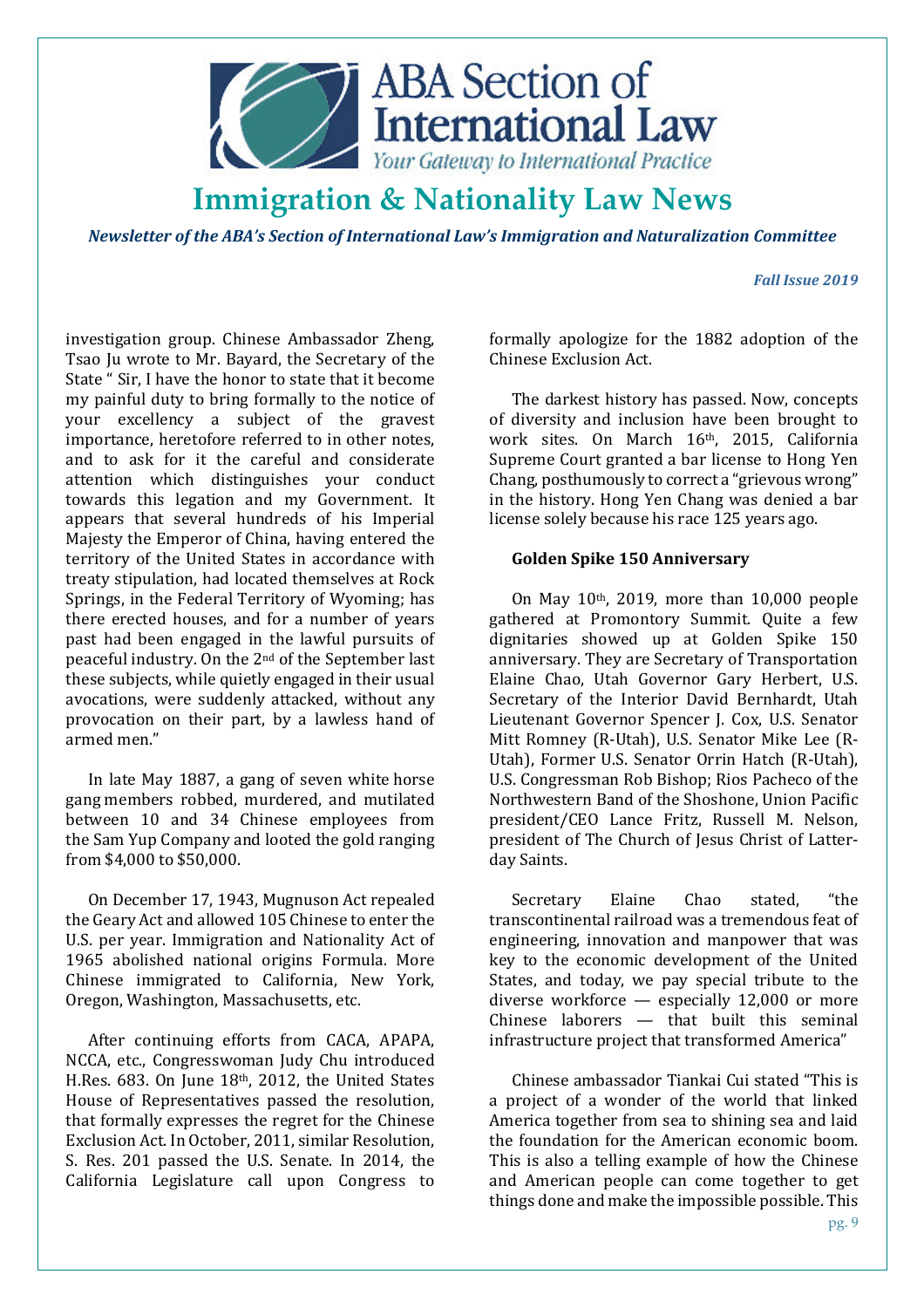

*Newsletter of the ABA's Section of International Law's Immigration and Naturalization Committee* 

*Fall Issue 2019* 

is particularly true today. A strong bond between China and the United States can deliver real benefits to our two countries."

Historian Connie Young Yu, a descendant of Chinese railway worker, said that at the Golden Spike's centennial in 1969, only one descendent her mother — was present at the ceremony at Promontory. That oversight was corrected this time, as hundreds of Chinese Americans were in the crowd, and Chinese culture was wellrepresented on stage. On the same day, Promontory Summit was designated as a national history park.

In May, 2019, Utah State Capitol put on the exhibits relating to this railway construction. Comparing the pictures taken in 1969 and the pictures taken from 2014 to now. What a change! The society is more inclusive now. I flew to Salt Lake city to celebrate golden spike 150, to honor my ancestors, to witness the great event watching two trains coming together, and to encourage the society to recognize the contribution from Chinese Americans. I also visited Rock Springs on July 7th, 2019. The memorial rock at Rock Springs recorded the dark history on September 2, 1885. In the front of the rock, there is a Chinese character "Peace". May peace and harmony stay among people in this country.

150 Golden Spike Anniversary marked a new chapter in the U.S. history. People from different ethnic backgrounds are encouraged to work together to better the society in the U.S.

*Qiang Bjornbak is admitted to the Bar of the People's Republic of China and to the State Bar of California, and has extensive knowledge on U.S. immigration law, business and civil law as well as China law. She can be reached at qbjornba@gmail.com.*